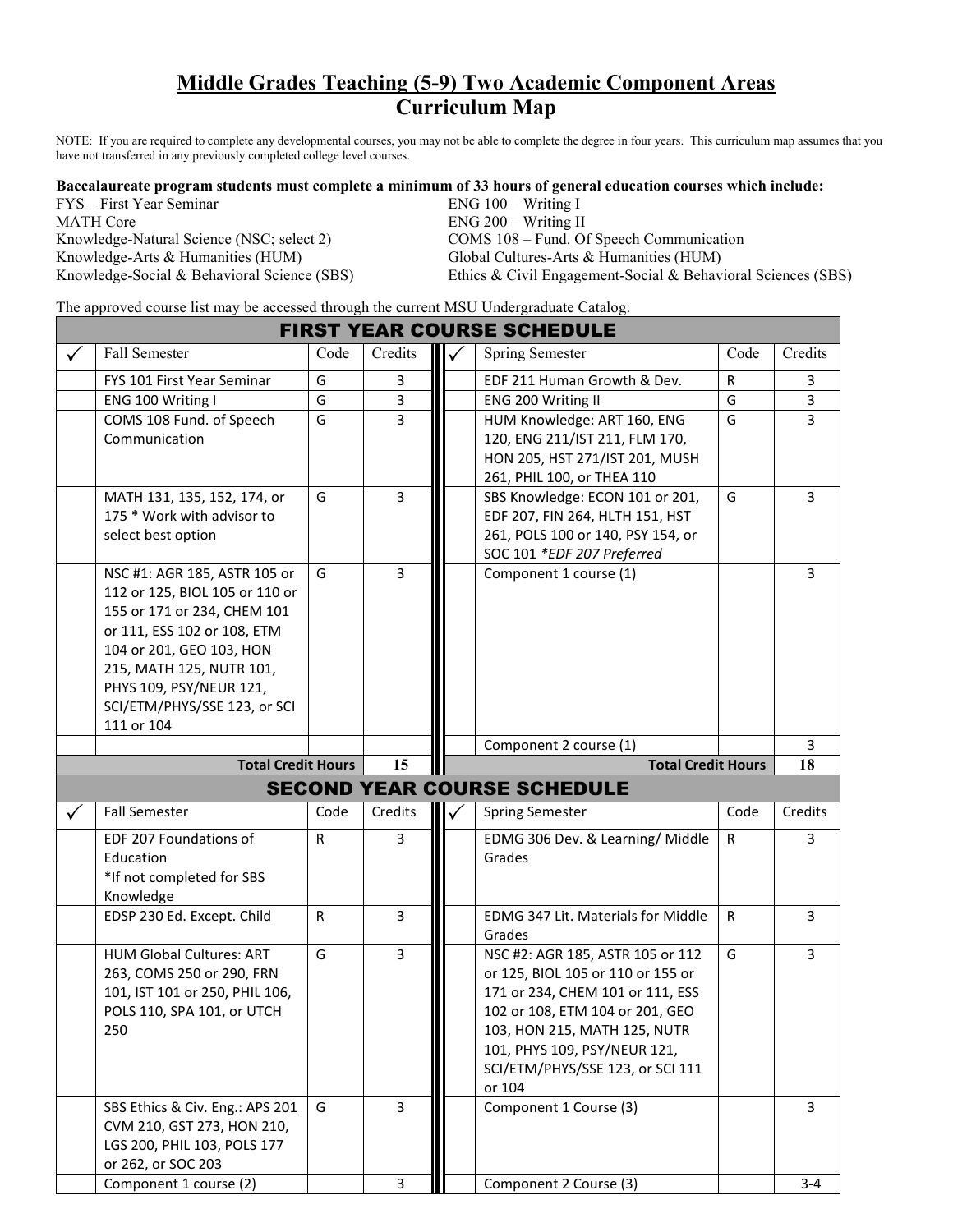| Component 2 course (2)    |  |  |                           |       |
|---------------------------|--|--|---------------------------|-------|
| <b>Total Credit Hours</b> |  |  | <b>Total Credit Hours</b> | 15-16 |

|                                   | <b>THIRD YEAR COURSE SCHEDULE</b>           |                        |                                     |         |                                                                 |   |         |  |
|-----------------------------------|---------------------------------------------|------------------------|-------------------------------------|---------|-----------------------------------------------------------------|---|---------|--|
|                                   | <b>Fall Semester</b>                        | <b>Spring Semester</b> | Code                                | Credits |                                                                 |   |         |  |
|                                   | EDMG 330 Found. Of Reading<br>Middle Grades | R                      | 3                                   |         | <b>EDMG 332 Teaching Reading in the</b><br><b>Middle Grades</b> | R | 3       |  |
| EDEL 302 Integ. Tech. in the<br>R |                                             | 3.                     | <b>EDUC 482 Classroom Mgmt. and</b> |         | R                                                               | 3 |         |  |
|                                   | Classroom                                   |                        |                                     |         | Assessment                                                      |   |         |  |
| Component 1 Course (4)            |                                             |                        | 3.                                  |         | Component 1 Course (6)                                          |   | 3       |  |
|                                   | Component 1 Course (5)                      |                        | 3.                                  |         | Component 2 Course (5)                                          |   | $3 - 4$ |  |
|                                   | Component 2 Course (4)                      |                        | $3 - 4$                             |         | Component 2 Course (6)                                          |   | $3 - 4$ |  |
|                                   | <b>Total Credit Hours</b>                   |                        | $15-16$                             |         | <b>Total Credit Hours</b>                                       |   | 15-17   |  |

|                                                   | <b>FOURTH YEAR COURSE SCHEDULE</b>                                                                                                                                                                     |      |           |                                                          |                                                                 |      |         |  |
|---------------------------------------------------|--------------------------------------------------------------------------------------------------------------------------------------------------------------------------------------------------------|------|-----------|----------------------------------------------------------|-----------------------------------------------------------------|------|---------|--|
|                                                   | <b>Fall Semester</b>                                                                                                                                                                                   | Code | Credits   |                                                          | <b>Spring Semester</b>                                          | Code | Credits |  |
|                                                   | <b>EDMG 341 Teaching Math in</b><br>R<br>MG and/or<br><b>EDMG 342 Teach, Soc. Stud.</b><br>/MG and/or<br>EDMG 343 Teach. Lang. Arts/<br>MG and/or<br>SCI 491/491L Science for the<br><b>MG Teacher</b> |      | 6         |                                                          | <b>EDMG 446 Supervised Student</b><br><b>Teaching Practicum</b> | R    | 12      |  |
| Component 1 Course (7)                            |                                                                                                                                                                                                        | 3    |           | <b>EDEM 499C Seminar in Effective</b><br><b>Teaching</b> | $\mathsf{R}$                                                    | 3    |         |  |
| Component 1 Course (8) if<br>needed or Elective** |                                                                                                                                                                                                        | 3    |           |                                                          |                                                                 |      |         |  |
|                                                   | Component 2 Course (7)                                                                                                                                                                                 |      | 3         |                                                          |                                                                 |      |         |  |
|                                                   | Component 2 Course (8) if<br>needed or Elective **                                                                                                                                                     |      | 3         |                                                          |                                                                 |      |         |  |
|                                                   | <b>Total Credit Hours</b>                                                                                                                                                                              |      | $12 - 18$ |                                                          | <b>Total Credit Hours</b>                                       |      | 15      |  |

(E) Elective, (G) General Education Course<br>
(P) Pre-requisite (R) Required Course

(S) Supplemental (U) Upper Division Course 300-400 level (you must have 42 hours)

Courses in **BOLD** text require TEP admission

All baccalaureate degree seeking students must complete a minimum of 120 credit hours

Revised: March 9, 2021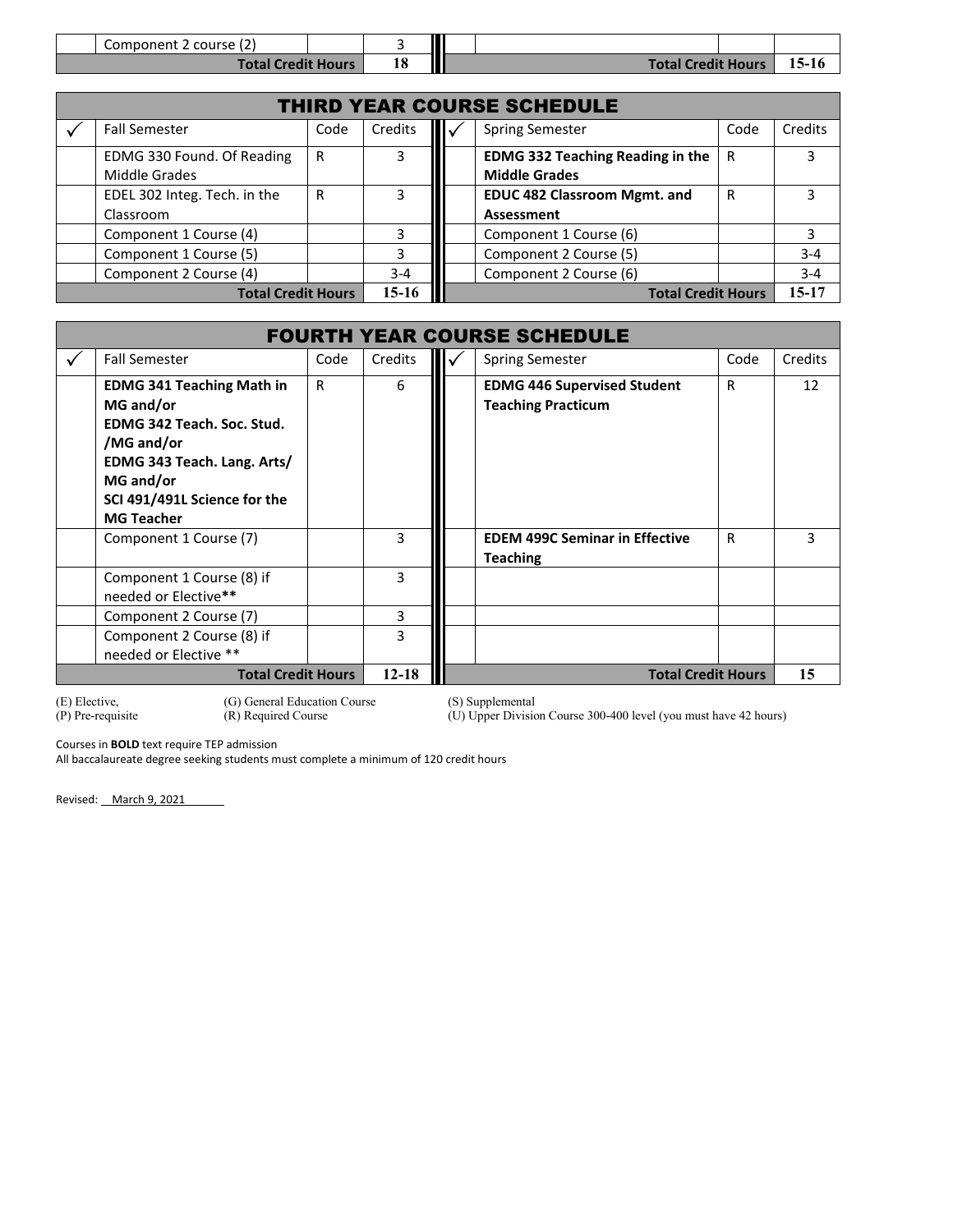## **English/Communication.............................. 21 hrs.**

| <b>ENG</b>  | 293 | Creative Writing I (prereg ENG 100) or                                                        | 3 |
|-------------|-----|-----------------------------------------------------------------------------------------------|---|
| <b>ENG</b>  | 390 | Professional Writing (prereq ENG 200 or ENG 292) or                                           |   |
| <b>ENG</b>  | 391 | Advanced Expository Writing (prereq ENG 200) or                                               |   |
| <b>ENG</b>  | 395 | Poetry Writing (prereq ENG 200) or                                                            |   |
| <b>ENG</b>  | 396 | Fiction Writing (prereq ENG 200)                                                              |   |
| <b>ENG</b>  | 392 | Teaching Writing Elementary and Middle School (prereq ENG 200)                                | 3 |
| <b>ENG</b>  | 305 | Introduction to Linguistics or                                                                |   |
| <b>ENG</b>  | 315 | Structure of English (prereq ENG 100)                                                         | 3 |
| <b>ENG</b>  | 205 | Language, Culture and Mind or                                                                 | 3 |
| <b>ENG</b>  | 394 | Language and Society (prereq ENG 100)                                                         |   |
| <b>ENG</b>  | 211 | Intro. to World Literature I (prereq: "C" or better in ENG 100 and EDEL 097 or ACT ENG 18) or | 3 |
| <b>ENG</b>  | 212 | Intro. to World Literature II (prereq: "C" or better in ENG 100 and EDEL 097 or ACT ENG 18)   |   |
| ENG.        | 341 | American Literature to 1865 (prereq ENG 100) or                                               |   |
| <b>ENG</b>  | 342 | American literature Since 1865 (prereq ENG 100) or                                            | 3 |
| <b>ENG</b>  | 360 | Appalachian Literature (prereq ENG 100)                                                       |   |
| <b>COMS</b> | 350 | Comm., Cult. & Diversity(prereq ENG 100 & COM 108)                                            | 3 |

# **Mathematics.............................................. 24 hrs.**

|  | <b>MATH</b> | 231/231L  | Mathematics for Elementary Teacher I (prereg: Math 123 or higher)                   | 3 |
|--|-------------|-----------|-------------------------------------------------------------------------------------|---|
|  | MATH        | 232/232L  | Mathematics for the Elem. Tchr. II (pre-req. MATH 231)                              | 3 |
|  | MATH        | 353       | Statistics (prereq: Math 123 or higher) or                                          | 3 |
|  | MATH        | 305       | Business Statistics (prereq: Math 123 or higher)                                    |   |
|  | MATH        | 300       | Intro. to Math. Proof (prereq: Math 141 or higher)                                  | 3 |
|  | MATH        | 332       | Intro to Finite Math (prereq:. MATH 152)                                            | 3 |
|  | MATH        | 330/330L  | Geometry for Teachers (P-9) (prereq: MATH 232)                                      | 3 |
|  | MATH        | $141$ and | Plane Trigonometry (prereq: Math ACT 22 or "C" or better in Math 093) and           | 6 |
|  | MATH        | 152       | College Algebra (prereq: "C" or better in MATH 093, ACT MATH 22 or 50 on COMPASS)   |   |
|  |             |           | OR                                                                                  |   |
|  | MATH        | 174       | Pre-Calculus (pre-req. "C" or better in MATH 141, ACT MATH 24 or 50 on COMPASS) and |   |
|  | MATH        | 170       | Intro to Computer Science                                                           |   |
|  |             |           |                                                                                     |   |

## **Social Studies ............................................. 24 hrs.**

| <b>ECON</b> | 101 | Intro. to Economics or              |  |
|-------------|-----|-------------------------------------|--|
| <b>ECON</b> | 201 | <b>Principles of Macroeconomics</b> |  |
| GEO         | 241 | <b>United States and Canada</b>     |  |
| GEO         | 300 | World Geography                     |  |
| <b>POLS</b> | 140 | U.S. Government                     |  |
| <b>HST</b>  | 271 | World History since 1500            |  |
| <b>HST</b>  | 270 | World History to 1500               |  |
| <b>HST</b>  | 261 | American History since 1865         |  |
| <b>HST</b>  | 260 | American History to 1865            |  |